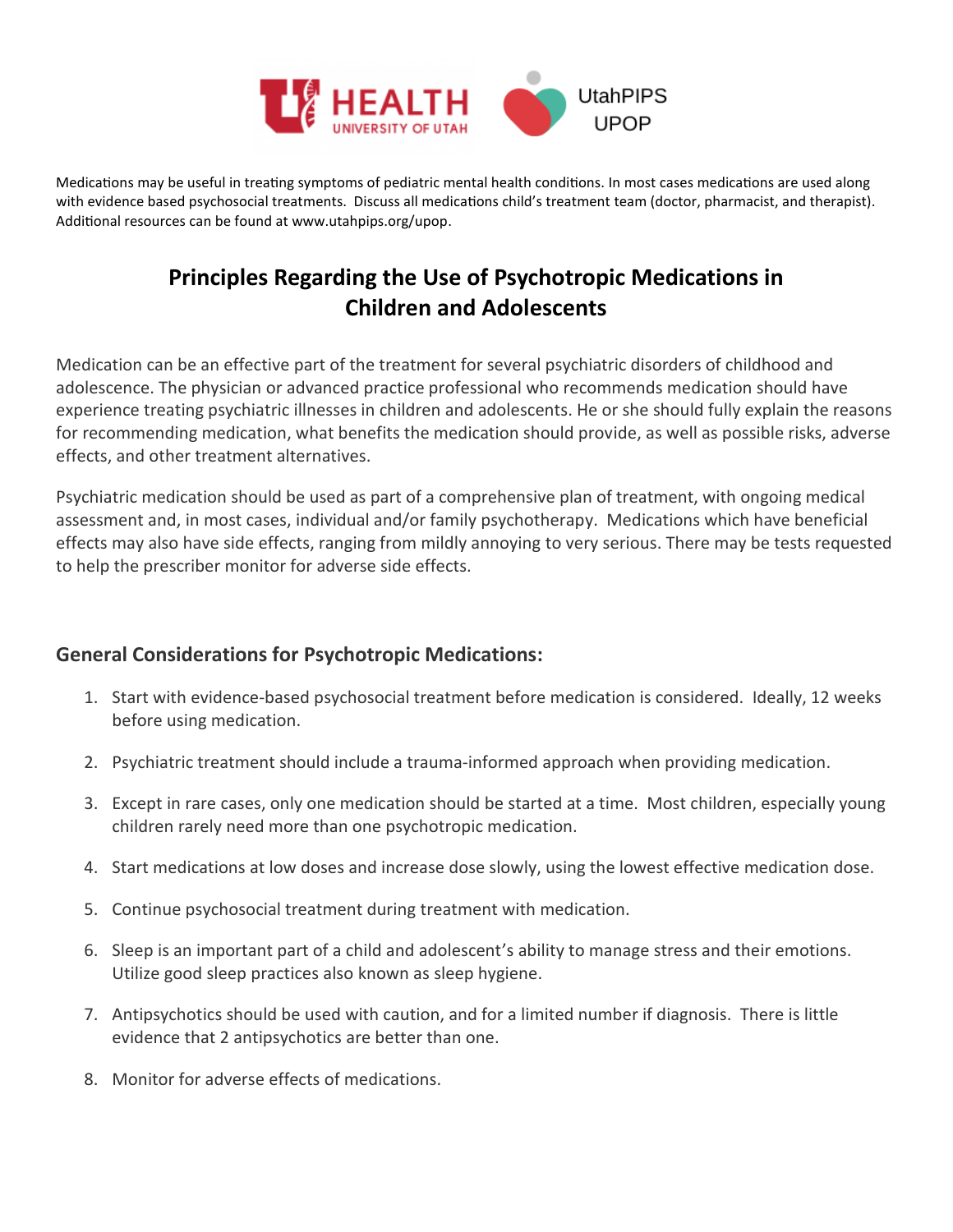

Medications may be useful in treating symptoms of pediatric mental health conditions. In most cases medications are used along with evidence based psychosocial treatments. Discuss all medications child's treatment team (doctor, pharmacist, and therapist). Additional resources can be found at www.utahpips.org/upop.

- 9. Routine monitoring is important during the course of medication. Some monitoring requires blood testing. It is very important to ensure the blood tests are completed when ordered by the prescriber. Attending regular follow up visits is important in order for the prescriber to monitor how a child is responding to the medication and evaluate for adverse effects.
- 10. After 6-9 months of stability the prescriber should evaluate the child and attempt to lower the dose and work to discontinue the medication.
- 11. Never stop or change a medication with out speaking to the child's prescriber.

#### Resources:

American Academy of Child and Adolescent Psychiatry (AACAP):

[https://www.aacap.org/AACAP/Families\\_and\\_Youth/Facts\\_for\\_Families/FFF-Guide/Psychiatric-Medication-For-Children-And-](https://www.aacap.org/AACAP/Families_and_Youth/Facts_for_Families/FFF-Guide/Psychiatric-Medication-For-Children-And-Adolescents-Part-I-How-Medications-Are-Used-021.aspx)[Adolescents-Part-I-How-Medications-Are-Used-021.aspx](https://www.aacap.org/AACAP/Families_and_Youth/Facts_for_Families/FFF-Guide/Psychiatric-Medication-For-Children-And-Adolescents-Part-I-How-Medications-Are-Used-021.aspx)